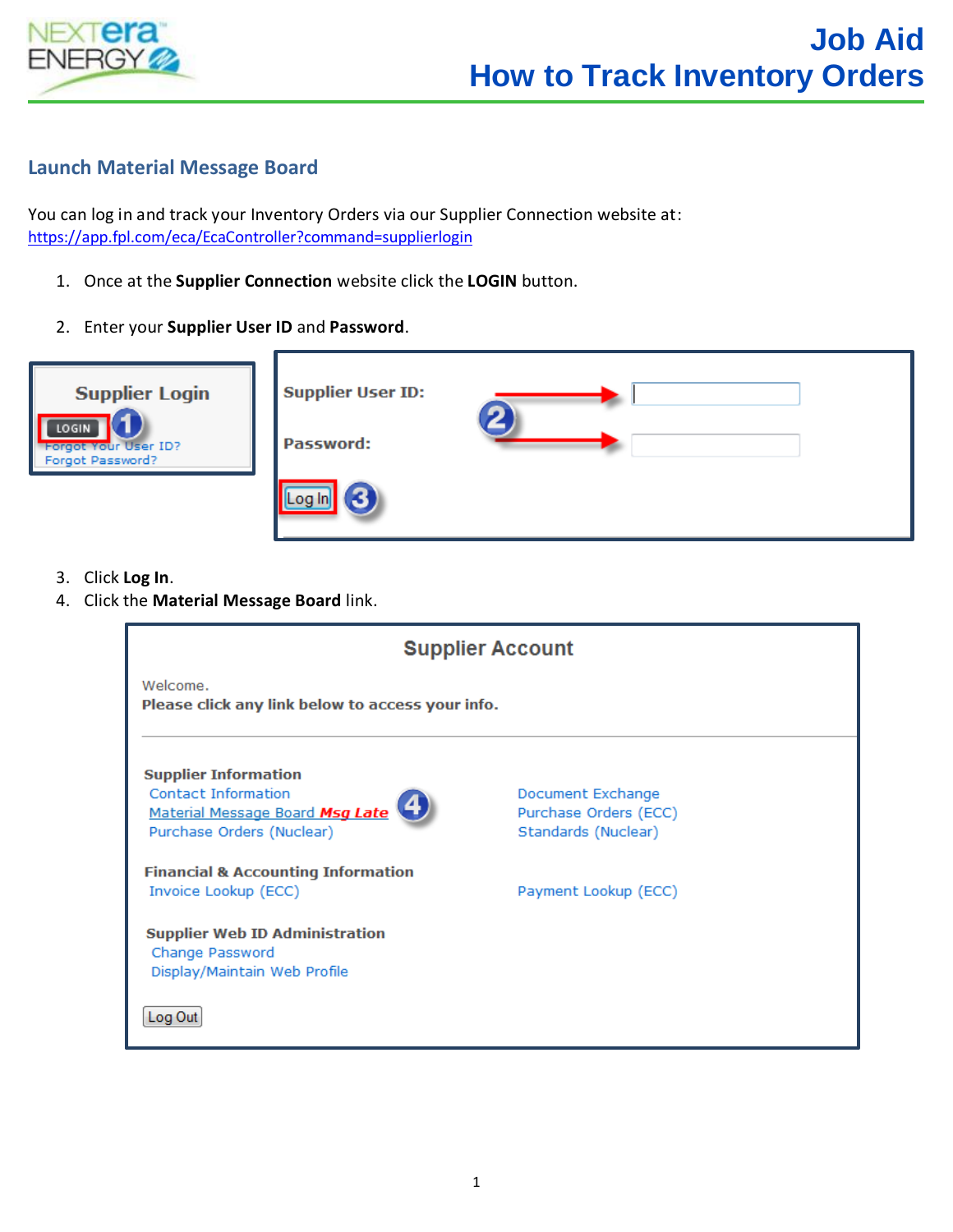

The screen will display your open inventory items.

| <b>Material Message Doard</b><br><b>SOIT ORDER : IPO then PO Line</b><br>Message: 169 items displayed. |            |                               |           |                   |                   |                                                     |                              | <b>Download</b>     |              |                                      | <b>ResetFire K</b> |                     |                   |                |          |                  |                                  |                    |                                                                                       |               |
|--------------------------------------------------------------------------------------------------------|------------|-------------------------------|-----------|-------------------|-------------------|-----------------------------------------------------|------------------------------|---------------------|--------------|--------------------------------------|--------------------|---------------------|-------------------|----------------|----------|------------------|----------------------------------|--------------------|---------------------------------------------------------------------------------------|---------------|
|                                                                                                        | <b>PO</b>  | <b>Vendor</b><br>order<br>num | Line item | 8<br><b>Plant</b> | Line<br>'Istatusl | ▽<br><b>PO</b><br>date                              | Original<br>delivery<br>date | Statistical<br>date | days<br>late | delivery  Bus   Ship date   status / | Ship               | Qty<br>ship-<br>ped | <b>Qty</b><br>due | Qty<br>ord     |          | <b>reciboard</b> | <b>Qty Msg First msg</b><br>date | 7<br>Msg<br>status | <b>MS</b> desc                                                                        | <b>MS</b> num |
|                                                                                                        | 2100074835 |                               | 00001     |                   |                   | 6202 Open 2012/11/01 2012/09/18 2012/09/18 421      |                              |                     |              |                                      |                    |                     | $\mathbf{2}$      | $\overline{2}$ | 0        | Add              |                                  |                    | ARRESTOR: ELECTRICAL, STATION CLASS, 24 0-810-026-438                                 |               |
|                                                                                                        | 2100128873 |                               | 00001     |                   |                   | 0071 Open 2013/12/09 2014/01/03 2014/01/03          |                              |                     |              |                                      |                    |                     | 0                 |                |          |                  |                                  |                    | 0   View 2013/12/20 Pending DISC, ROLOC BRISTLE, GREEN 5/8T, GR 50, 15, 0-596-906-522 |               |
|                                                                                                        | 2100129578 |                               | 00001     |                   |                   | 0071 Open 2013/12/13 2014/01/10 2014/01/21          |                              |                     |              |                                      |                    |                     |                   |                |          |                  |                                  |                    | 104 104 View 2014/01/15 New GARD LMP MCG WAL TYP                                      | 0-534-230-000 |
|                                                                                                        | 2100134997 |                               |           |                   |                   | 00003 0071 Open 2014/01/24 2014/02/14 2014/02/14 67 |                              |                     |              |                                      |                    |                     |                   | 80             |          |                  |                                  |                    | 79   View 2014/02/11 Comment CONDUIT, FITTING, STEEL COVER W/ GSKT, 1 0-530-403-015   |               |
|                                                                                                        | 2100136854 |                               |           |                   |                   | 00003 0071 Open 2014/02/04 2014/02/25 2014/02/25 59 |                              |                     |              |                                      |                    |                     | 4                 |                |          |                  |                                  |                    | 0   View 2014/02/27 Comment EL, TRAY, CBL, 90D, VERT-OUT, 24W, FLNG-IN                | 0-160-592-000 |
|                                                                                                        | 2100136915 |                               | 00001     |                   |                   | 7015 Open 2014/02/05 2014/02/27 2014/02/27 58       |                              |                     |              |                                      |                    |                     | 2                 | $\overline{2}$ | 0        | Add              |                                  |                    | CABLE: HEAT TRACE                                                                     | 0-800-023-023 |
|                                                                                                        | 2100136915 |                               |           |                   |                   | 00002 7015 Open 2014/02/05 2014/02/27 2014/02/27 58 |                              |                     |              |                                      |                    |                     | 1                 |                | 0        | Add              |                                  |                    | <b>CABLE:HEAT TRACE</b>                                                               | 0-800-023-026 |
|                                                                                                        | 2100136915 |                               | 00003     |                   |                   | 7015 Open 2014/02/05 2014/02/27 2014/02/27 58       |                              |                     |              |                                      |                    |                     | 2                 |                | $\Omega$ | Add              |                                  |                    | <b>CABLE:HEAT TRACE</b>                                                               | 0-800-023-027 |

5. Double-click the **Inventory** item you wish to track.

| P <sub>O</sub> | Vendorl<br>order<br>num | Line item | Plant | Line<br>status | PO<br>date                                          | Original<br>delivery<br>date | Statistical<br>delivery<br>date | <b>Bus</b><br>days<br>late |
|----------------|-------------------------|-----------|-------|----------------|-----------------------------------------------------|------------------------------|---------------------------------|----------------------------|
| 2100074835     |                         | 00001     |       |                | 6202 Open 2012/11/01 2012/09/18 2012/09/18 421      |                              |                                 |                            |
| 100128873      |                         |           |       |                | 000 double-click to update tracking fields 14/01/03 |                              |                                 |                            |
| 2100129578     |                         | 00001     |       |                | 0071 Open 2013/12/13 2014/01/10 2014/01/21          |                              |                                 |                            |
| 2100134997     |                         | 00003     |       |                | 0071 Open 2014/01/24 2014/02/14 2014/02/14          |                              |                                 | 67                         |
|                |                         |           |       |                |                                                     |                              |                                 |                            |

6. Enter the required data in the Tracking fields. Click the **Save data** icon. Make sure the data has been saved then exit the form.

## **Update tracking fields**

Vendor may update as requested by purchasing agent. Qty Shipped will update Qty Due field



| <b>Vendor name</b>   | <b>GRAYBAR ELECTRIC CO INC</b>          |  |
|----------------------|-----------------------------------------|--|
| <b>Vendor number</b> | 3000001755                              |  |
| P <sub>O</sub>       | 2100074835                              |  |
| <b>Line item</b>     | 00001                                   |  |
| <b>MS</b> desc       | ARRESTOR: ELECTRICAL, STATION CLASS, 24 |  |
| <b>MS num</b>        | 0-810-026-438                           |  |
| Qty ord              | $\overline{2}$                          |  |
| Vendor order num     | 1234                                    |  |
| Ship date            | 2014/06/11                              |  |
| <b>Ship status</b>   | Promised                                |  |
| <b>Qty shipped</b>   | 25                                      |  |
| Mfr part num         | EVP0024003001 ~                         |  |
| Carrier              | <b>UPS</b>                              |  |
| <b>Tracking info</b> | 9z23456                                 |  |
|                      |                                         |  |
|                      |                                         |  |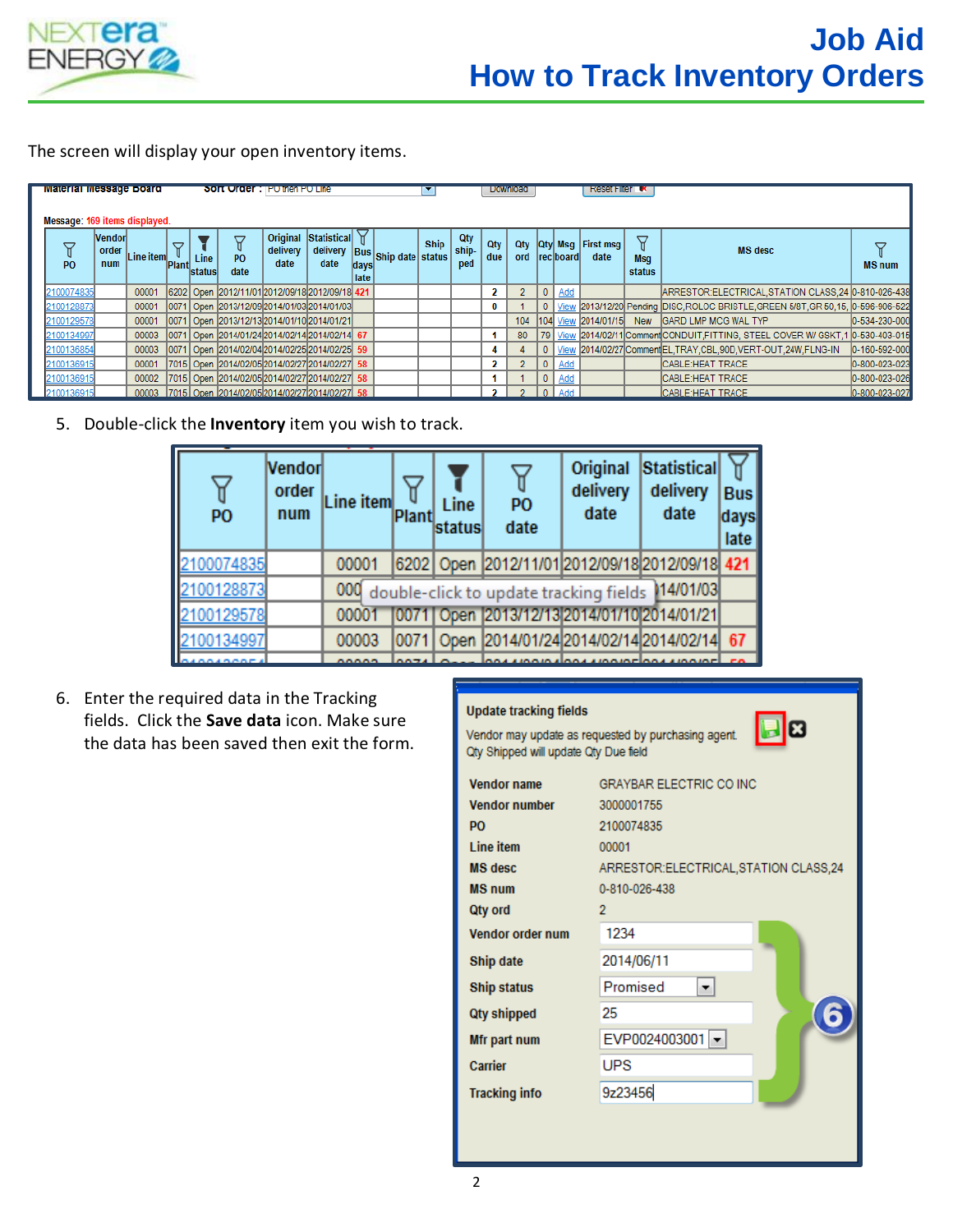

Your screen will refresh with the updated tracking data shown in green.

| P <sub>O</sub> | Nendorl<br>num | order Line item | <b>Plant</b> | Line<br>Istatus | P <sub>0</sub><br>date                                         | Original<br>delivery<br>date | Statistical<br>delivery<br>date | days<br>late | ary Bus Ship date | Ship<br>status | Qty<br>ship-<br>ped | Qty<br>due | Qtv<br>ord | lQtvl    | Msg<br><b>reciboard</b> | <b>First msg</b><br>date  | <b>Msg</b><br>status |
|----------------|----------------|-----------------|--------------|-----------------|----------------------------------------------------------------|------------------------------|---------------------------------|--------------|-------------------|----------------|---------------------|------------|------------|----------|-------------------------|---------------------------|----------------------|
|                | 1234           | 00001           |              |                 | 6202 Open 2012/11/01 2012/09/18 2012/09/18 421 2014/06/11 Prom |                              |                                 |              |                   |                | 25                  |            |            | $\bf{0}$ |                         |                           |                      |
| 2100128873     |                | 00001           | 10071        |                 | Open 2013/12/09 2014/01/03 2014/01/03                          |                              |                                 |              |                   |                |                     | 0          |            | $\bf{0}$ | View                    | 2013/12/20 Pending D      |                      |
| 2100129578     |                | 00001           | 10071        |                 | Open 2013/12/13 2014/01/10 2014/01/21                          |                              |                                 |              |                   |                |                     |            | 104        | 104      |                         | View 2014/01/15           | <b>New</b>           |
| 2100134997     |                | 00003           |              |                 | 0071 Open 2014/01/24 2014/02/14 2014/02/14 67                  |                              |                                 |              |                   |                |                     |            | 80         | 79       |                         | View 2014/02/11 Comment 0 |                      |

## **How to View and Enter Comments**

1. Click the View link to add comments.

| P <sub>O</sub> | <b>Nendorl</b><br>num | order Line item | <b>Plant</b> | Line<br><b>Istatus</b> | PO.<br>date                                                    | Original<br>delivery<br>date | Statistical<br>delivery<br>date | days<br>late | Bus Ship date | <b>Ship</b><br>status | Qty<br>ship-<br>ped | Qty<br>due | Qtv<br>ord | lQtvl | <b>Msa</b><br><b>Ireclboard</b> | <b>First msg</b><br>date | Msg<br>status |  |
|----------------|-----------------------|-----------------|--------------|------------------------|----------------------------------------------------------------|------------------------------|---------------------------------|--------------|---------------|-----------------------|---------------------|------------|------------|-------|---------------------------------|--------------------------|---------------|--|
|                | 234                   | 00001           |              |                        | 6202 Open 2012/11/01 2012/09/18 2012/09/18 421 2014/06/11 Prom |                              |                                 |              |               |                       | 25                  |            |            |       |                                 |                          |               |  |
| 2100128873     |                       | 00001           |              |                        | 0071 Open 2013/12/09 2014/01/03 2014/01/03                     |                              |                                 |              |               |                       |                     | 0          |            |       | View                            | 2013/12/20 Pending ID    |               |  |
| 2100129578     |                       | 00001           |              |                        | Open 2013/12/13 2014/01/10 2014/01/21                          |                              |                                 |              |               |                       |                     |            | 104        | 11041 | View                            | 12014/01/15              | <b>New</b>    |  |
| 2100134997     |                       | 00003           |              |                        | 0071 Open 2014/01/24 2014/02/14 2014/02/14 67                  |                              |                                 |              |               |                       |                     |            | 80         | 79    | View                            | 2014/02/11 Comment C     |               |  |

2. On the View comments form, click the **Add Comments** icon to add a new comment.

| <b>View comments</b> | ⊠                                                |
|----------------------|--------------------------------------------------|
| G<br>Vendor name     | Add comments TRIC CO INC                         |
| <b>Vendor number</b> | 3000001755                                       |
| P <sub>O</sub>       | 2100128873                                       |
| <b>Line item</b>     | 00001                                            |
| <b>MS</b> desc       | DISC, ROLOC<br>BRISTLE, GREEN 5/8T, GR<br>50,15, |
| <b>MS num</b>        | 0-596-906-522                                    |
| Qty ord              |                                                  |
|                      |                                                  |